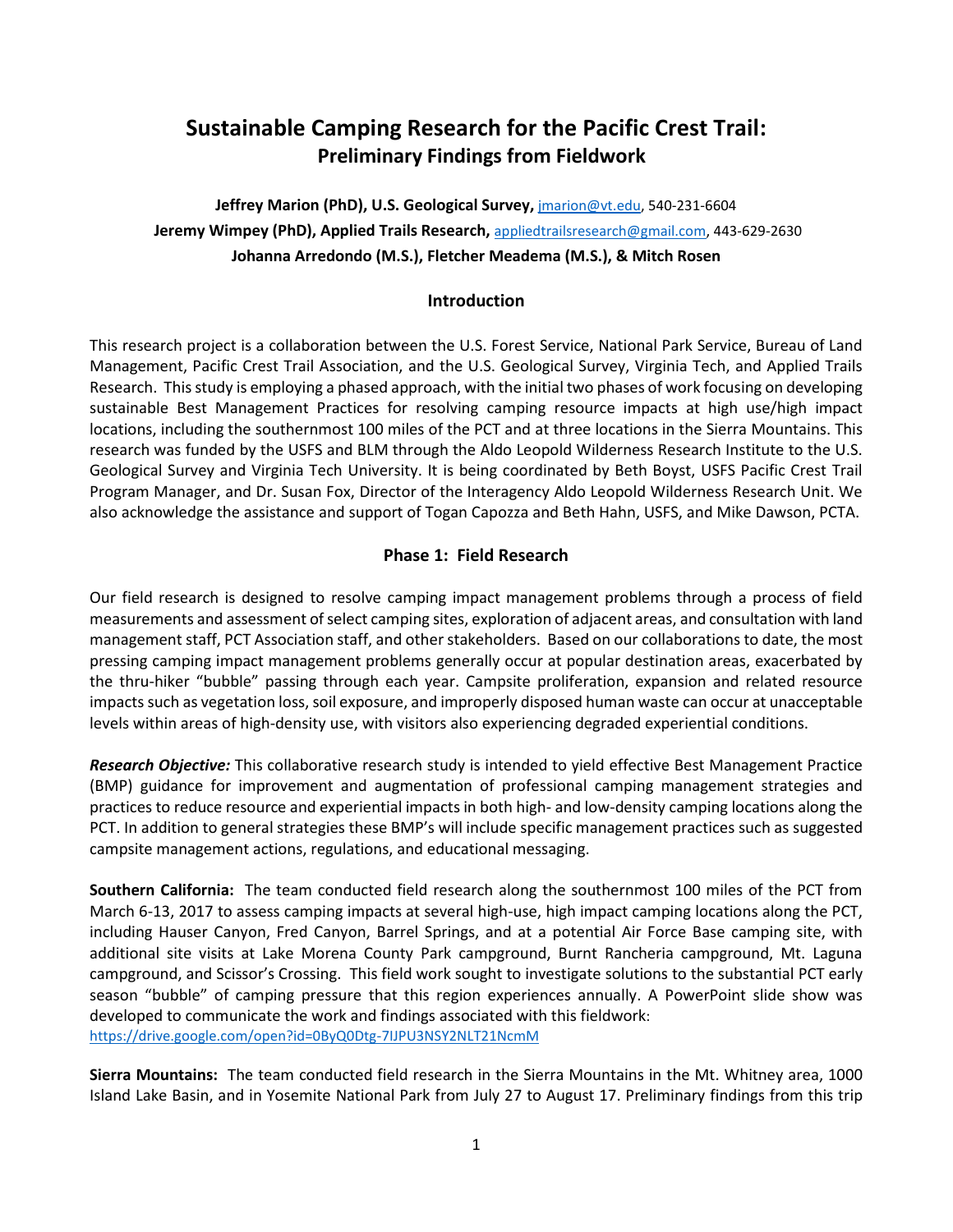are reported in this document. In selecting our Sierra study areas we sought to assess and evaluate camping conditions and management options in several unique settings that receive high use: 1) trailside camping (Yosemite NP), 2) a backcountry campground (Yosemite NP, Glen Aulin), a lake basin (Inyo NF, 1000-Island Lake Basin), camping around a meadow (Sequoia NP, Crabtree Meadows), and in "staging" areas below a mountain summit or pass (Inyo NF, Trail and Outpost Camps). We expected to find different camping impact management challenges and solutions within these differing high-use environmental settings.

### **Methods: Campsite Measurements**

In each study area our field crew conducted comprehensive off-trail searches for all campsites, which we defined as areas of human impact associated with camping activities resulting in visually obvious reductions in vegetation cover (≥10%) compared to adjacent environmentally similar undisturbed areas, or the removal of rocks and/or organic materials to create visually obvious tent pads. Note that we did not include meadows or locations with old campfire sites unless we found a visually obvious reduction in vegetation cover or clear tent/use area spots. Our campsites aggregated proximate groupings of tent pads and cooking areas, generally those within 75 feet, occasionally 100 feet.

All campsites were numbered and the boundaries of each campsite use area were individually logged with a Trimble Geo7x GPS unit to document their locations, shape and obtain site size data. We note that the Trimble had excellent reception with more than 15 satellites and in-situ review of the data suggested a high degree of spatial accuracy (the Trimble data will be post-processed and edited). Several indicators were assessed on campsites and in adjacent environmentally similar but undisturbed "control" sites: vegetation cover, grass/sedge cover, and exposed soil. These measures allow for computation of comparative absolute difference values by subtracting onsite from offsite values. This method produces data which more accurately characterize actual human impacts to vegetation and soil. Other indicators were assessed only within campsites: substrate type, rock substrate, use level, site expansion potential (2 indicators), tree damage, root exposure, tree stumps, access trails, campfire sites, condition class rating, site photographs, and proximate improperly disposed human waste. Data were recorded on smartphones using data-entry forms created with Fulcrum software, which allows data and photos to be linked and uploaded to the cloud for back-up and storage. All data collected are paired with the Trimble data using a key field for spatial reference and will be made available for transmittal to any project collaborator.

Finally, we evaluated the sustainability of each campsite using several criteria and professional judgement. Campsite sustainability was assessed in our study primarily by examining the topography surrounding each campsite (we employed two different indicators). Higher ratings were indicative of sites that had relatively flat camping areas surrounded by steeper topography or rockiness that would inhibit campsite expansion under conditions of more intensive site use. We also examined the resistance of the campsite substrates and vegetation cover.

### **Yosemite National Park**

Our crew began at Tuolumne Meadows and surveyed all campsites heading north along the PCT for 23 miles, including the Glen Aulin backcountry camp. Here's a brief summary of our findings:

**Glen Aulin:** We assessed conditions on 27 campsites with an aggregate area of disturbance of 29,386 ft<sup>2</sup> and average size of 947 ft<sup>2</sup>. This backcountry camp had commercial use areas (included in our assessment) and noncommercial campsites in the same general area and serviced by a large centrally located toilet. We thought that this area was well-designed and managed, though some site locations were not optimal with respect to sustainability and proximity to other sites. This area has a toilet facility and we found no occurrences of improperly disposed human waste.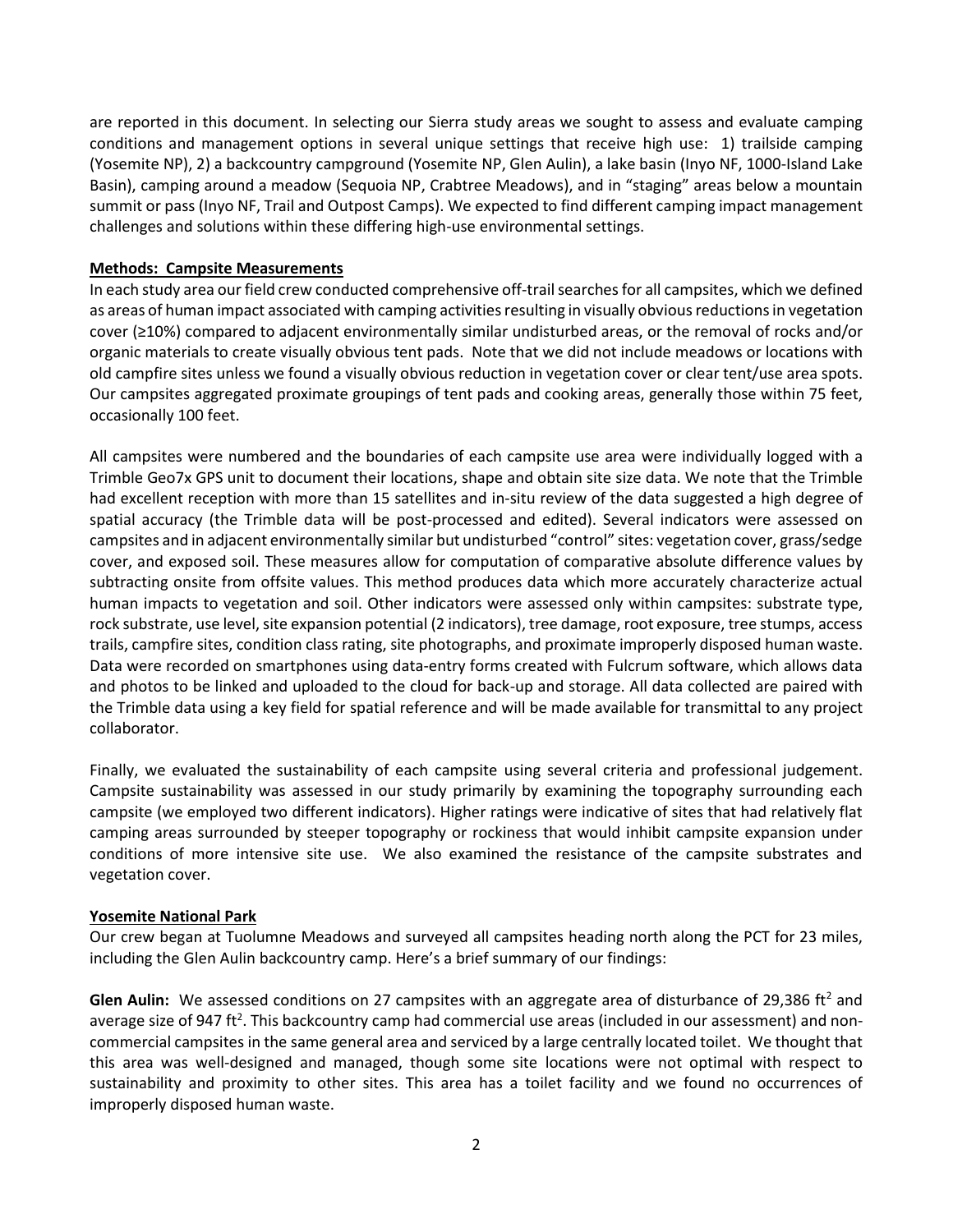**PCT Segment:** We assessed 66 campsites along this 23-mile segment with an aggregate area of disturbance of 69,051 ft<sup>2</sup> and average size of 735 ft<sup>2</sup>. It became evident during our survey that park staff have achieved fairly high compliance with their visitor guidance to select a "previously impacted campsite at least 100 ft from water sources and trails." We encountered two rangers on patrol during our 5-day engagement and presume that their presence is a likely explanation. We also discovered considerable evidence of Yosemite's campsite restoration program, finding many campsites located >100 ft from the trail and water with small cleaned and even unused fire rings, many situated out of sight from the trail. Some had no visible or measureable impact and could be viewed as "proposed" campsites created by the restoration crew. We found only 7 occurrences of improperly disposed human waste sites and 4 instances of toilet paper, indicating high compliance with cat-hole disposal practice regulation.

The majority of campsites found were small in size and many had low levels of resource impact. The campsites ranged across a gradient of sustainability; some were situated in diverse topography that would limit their potential for future site expansion, but most were located in larger areas of flat terrain with greater expansion potential. We collected several indicators that will allow us to rank these sites by camping sustainability and will be suggesting that aggregate camping impact could be further reduced by shifting use to a subset of the most sustainably located campsites.

### **1000 Island Lake Basin**

We conducted a thorough comprehensive survey of Inyo National Forest campsites around the entire 1000 Island Lake Basin, from the lakeshore up to and including portions of the surrounding higher elevation forested areas. We located and measured 85 campsites, including 142 separate tenting and other camping use areas. The aggregate area of camping disturbance was 28,034 ft<sup>2</sup> with an average campsite size of 198 ft<sup>2</sup>. Despite extensive searching we found only 2 instances of improperly disposed human waste and 2 instances of toilet paper. We encountered Wilderness Ranger CJ Blankenship at the lake and he indicated that USFS staff had not cleaned the area of exposed human waste or TP in any recent patrols. However, we note that this area has received less use compared to prior years at this time due to late snowmelt from substantial winter snow cover, road closures (Reds Meadow), and partial trail closures (Rush Creek drainage).

Preliminary campsite sustainability results are: 29 campsites rated as "good," 22 as "fair," and 34 rated as "poor," many received the poor rating due to proximity to water (<100 ft), making them illegal based on current Inyo NF regulations. The most sustainable campsites at 1000 Island Lake Basin were often located on small flat benches surrounded by either sloping or rocky terrain.

### **Mount Whitney Area**

Mt. Whitney is the highest mountain in the lower 48 states and an 11-mile well-maintained trail to the summit has made it a popular destination for both day-hikers and overnight campers. We surveyed three separate areas in the Mt. Whitney area, including Crabtree Meadows and a trail loop including Lower Crabtree Meadows (Sequoia National Park), and all campsites at Trail Camp and Outpost Camp on the Inyo National Forest side. We found only 38 campsites on the Sequoia NP side, which allowed time to assess Inyo NF campsites at Trail Camp (n=59) and Outpost Camp (n=10), which were not originally planned. Due to the extreme popularity of this area, special zoning has been established for visitors to the high-elevation Mt. Whitney Zone, requiring that overnight and day-use hikers obtain rationed permits, and carry out their solid human waste. A lottery is used to limit use to 100 day-hikers and 60 overnight visitors during the peak use period. Overnight visitors are also required to store food and smellables in bear-proof canisters carried in their backpacks.

The summit, Trail Camp, and Outpost Camp used to have toilets beginning in the 1960's. However, the high elevation and cold temperatures, high use, poor visitor compliance (discarding trash in toilets), poor functioning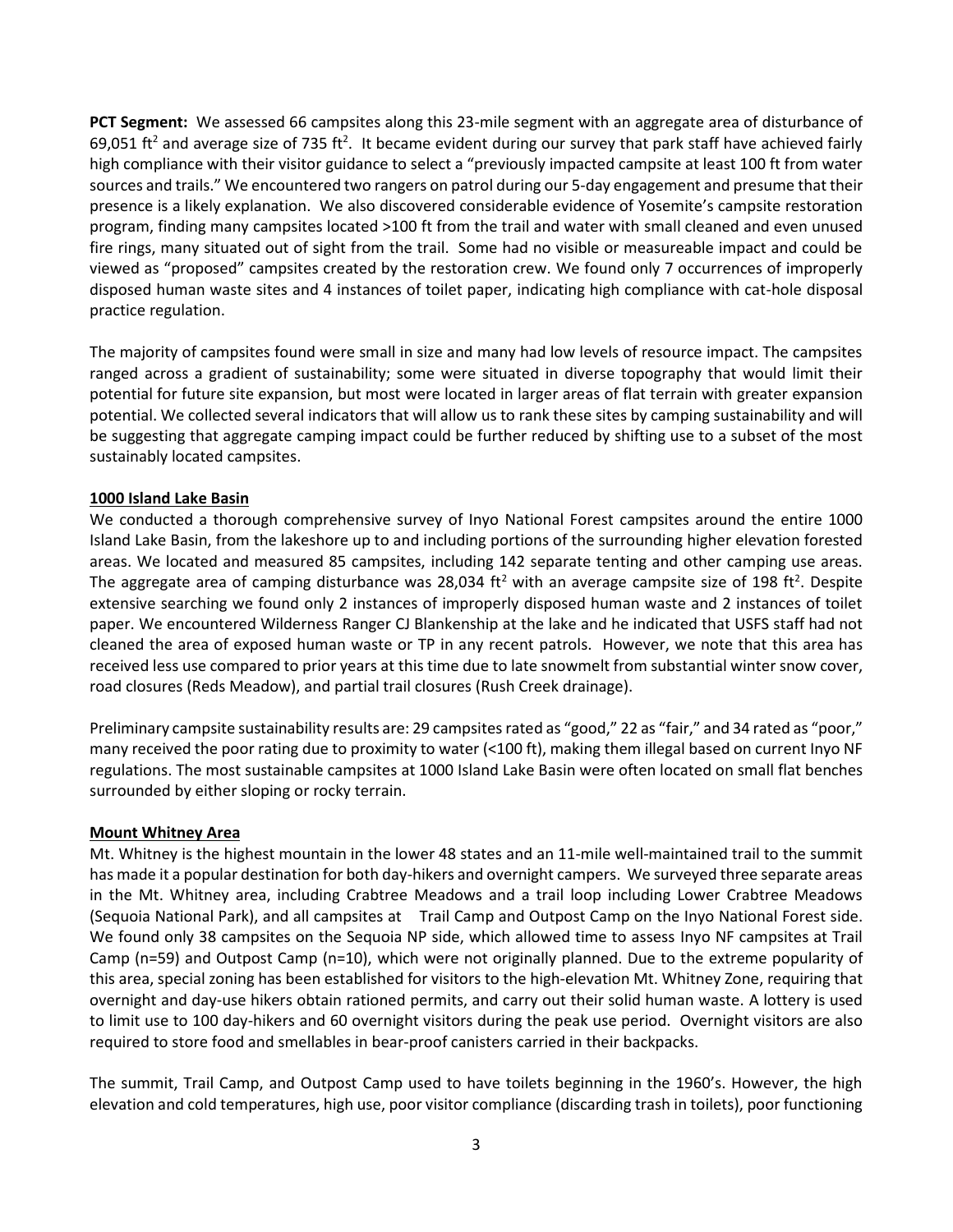of the solar dehydrating/composting toilets at the camps, and management need for helicopters to fly out more than 4,000 pounds of human waste each year necessitated their removal. A waste pack-out program using WAG (Waste Alleviation and Gelling) bags was implemented in 2004, and the toilets were removed from Outpost Camp and the Whitney summit in 2006, and from Trail Camp in 2007.

**Crabtree Meadow:** We assessed 21 campsites around the meadow and 7 campsites on the opposite (north) side of Whitney Creek. These sites included 65 separate tenting and other uses areas totaling 15,704 ft<sup>2</sup>, with an average campsite size of 242 ft<sup>2</sup>. This area has a pit toilet; we found 2 instances of improperly disposed human waste and 2 instances of toilet paper. We also surveyed all campsites located along a 2.6 mile triangular trail loop that included the Lower Crabtree Meadow, a segment of the PCT, and a segment of the JMT. This loop yielded 10 additional campsites, including 14 use areas with an aggregate area of 5,746 ft<sup>2</sup> and an average campsite size of 391 ft<sup>2</sup>. No improperly disposed human waste or toilet paper was found in the areas around these sites.

**Trail Camp:** This Inyo NF camping area, also known as High Camp, is located 6 miles up from Whitney Portal at 12,000 feet of elevation and is the highest staging camp for Whitney hikers. Annually, approximately 16,000 hikers attempt to climb Mt. Whitney from Whitney Portal (another 4,000 approach from the west side). We assessed 59 campsites with 87 separate use areas, a total area of disturbance of 28,280 ft<sup>2</sup>, with an average campsite size of 325 ft<sup>2</sup>. This camping area is highly resistant to impact, consisting largely of exposed rock with small patches of soil which are sparsely vegetated even in undisturbed settings. However, a significant and consequential finding for this location were 56 instances of improperly disposed human waste, 362 instances of toilet paper, and 37 discarded WAG bags. Many of these instances occurred in a rock field through which snow melt water flows and near the shoreline of the nearby tarn.

We observed that this area has a large number of food-conditioned pika, marmots, ground squirrels, mice, and even American marten that frequently chew into tents, packs, and used WAG bags. We suspect that few visitors are willing to pack out leaking WAG bags that have been chewed and "opened" by animals. This problem is of great concern because few visitors appear to be willing to store used WAG bags in their bear canisters with their food. Animal-proof WAG bag containers may also be necessary, unless toilets are restored. Improved and expanded visitor education related to this topic appears to be necessary.

**Outpost Camp:** We also surveyed all campsites at this camp, located at 10,400 feet of elevation and 3.8 mi from the Whitney Portal trailhead. We assessed 10 campsites with 40 separate use areas, a total area of disturbance of 9,003 ft<sup>2</sup>, with an average campsite size of 225 ft<sup>2</sup>. We found 3 instances of improperly disposed human waste, 17 instances of toilet paper, and 0 WAG bags in the vicinity of these campsites.

# **Some Key Preliminary Findings:**

**Condition Class Ratings:** Commonly applied Condition Class rating systems overestimate camping impacts in the Sierras due to its failure to compensate for undisturbed offsite locationsthat may have little to no vegetation cover due to standing water, dry substrates (shallow soil over bedrock), rockiness, or which lack organic litter. For example, when visitors simply remove rocks or surface organic materials in non-vegetated areas to create a tent pad the site is assessed at Condition Class 4 due to the complete exposure of soil. However, there is little actual environmental "impact" when compared to campsites in forested or meadow areas, where complete exposure of mineral soil signifies substantial impacts to previously present vegetation and organic litter.

In response, we employed a comparative research design with onsite and offsite (control) measures of vegetation cover, exposed soil, and rock using the following categories: 0-5%, 6-25%, 26-50%, 51-75%, 76-95%,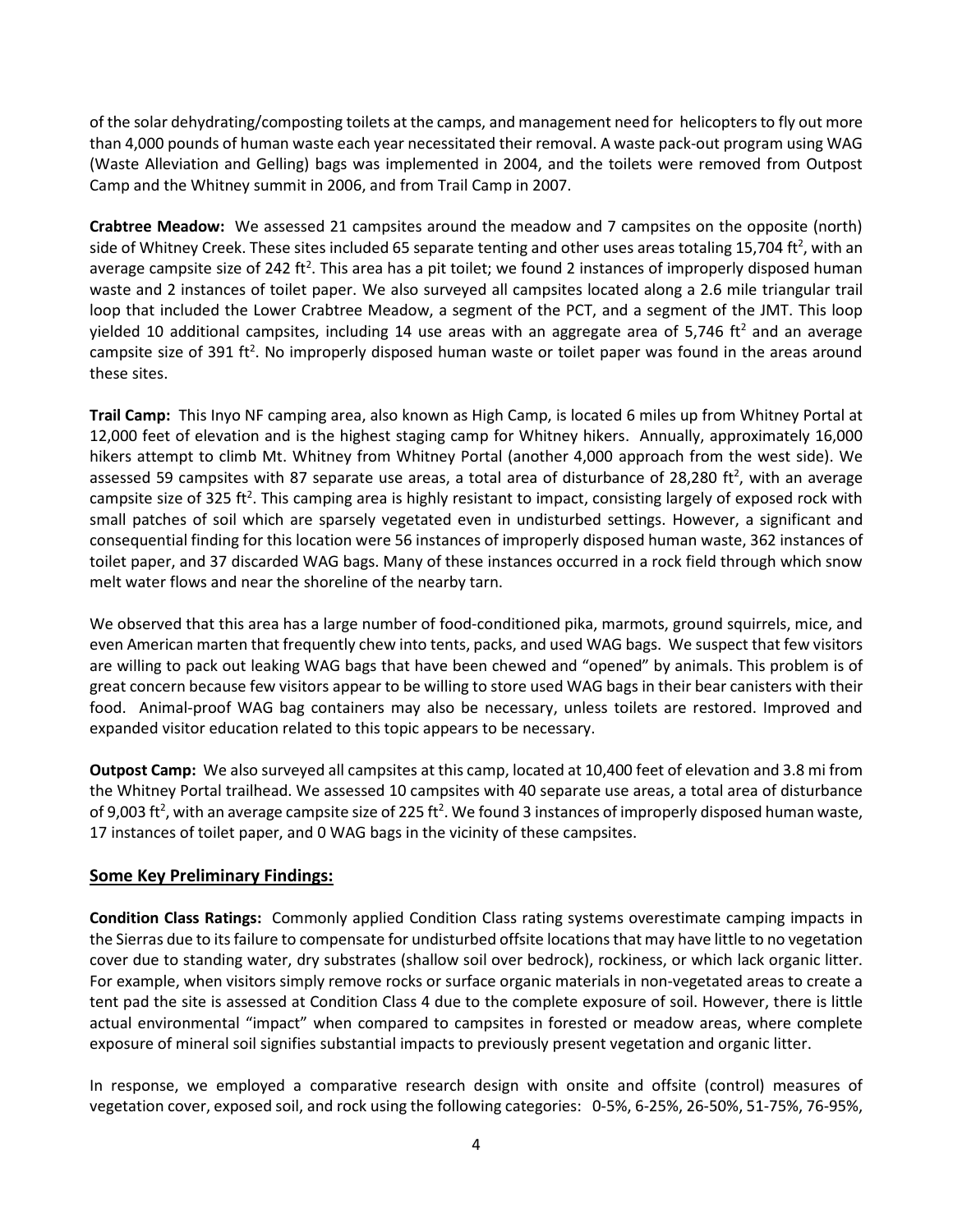96-100%. For each campsite we selected a nearby "control area" that was environmentally similar with respect to topography, vegetation, and substrates and which exhibited no evidence of human use and impact. These comparative measures allow computation of absolute difference values by subtracting onsite from offsite midpoint values. This method produces data which more accurately characterize actual human impact in the Sierra settings. We will perform these calculations later but our preliminary findings suggest substantially less impact than our Condition Class data suggest.

**Campsite Creation:** In the 1000 Island Lake Basin we discovered that snowmelt and subsequent standing water play a significant role in forming many campsites by creating barren areas, which after drying out, have a "campsite-like" appearance that may attract camping use. Thus standard campsite impact assessments on these sites must account for the preceding effects of snow and standing water on vegetation, which can confound an accurate assessment of human impacts. We suspect that some standing water areas that do not receive camping use may have been counted as campsites by prior monitoring efforts. In response, we strove to limit our survey to locations that showed compelling evidence of human use and trampling and to account for snow and water effects through our selection of comparable control sites.

**Confusion Regarding the Resistance and Resilience of Grasses and Sedges:** At each study site we discussed our study and field research with agency field staff that we met. Through these discussions, and ourseparate reviews of agency websites, visitor centers, educational messaging, and permitting guidance, we discovered a widely communicated but erroneous perception that meadow vegetation is particularly susceptible to trampling impacts, with associated guidance that visitors should not camp in meadows. Both USFS and NPS Rangers encountered told us that such information was widely communicated during staff training and that they should actively discourage camping on grasses or sedges. Each one of them cited as "common practice" their patrol efforts to move campers off of meadows and into more forested or rocky settings. There may be legitimate reasons for these efforts but we want to stress that meadow grasses and sedges are substantially more resistant and resilient (ability to recover) than any forested vegetative ground cover, a scientific finding that has been consistently documented in experimental trampling studies throughout the U.S. and other countries.

While we had heard such guidance during prior work and personal trips in the Sierras we sought without success to identify the source of this erroneous information and guidance. In our final report we will include a more exhaustive review of the recreation ecology experimental trampling literature but we include here a few key quotes from relevant experimental trampling studies, as illustrated by Figure 1:

"The most resistant plants were caespitose (growing in clusters or turf) or matted graminoids (grasses and sedges); the least resistant plants were erect forbs. Tolerance, which measures the ability of vegetation to withstand a cycle of disturbance and recovery, was correlated more with resilience (the ability to recover) than resistance. The most tolerant plants were caespitose… The sizable variation in vegetation response to trampling suggests that managers of natural areas can minimize damage by confining recreational use to vegetation types that can tolerate trampling." (Cole, 1995)

Campsites located under an open forest canopy and dominated by graminoids were highly resistant, while those located under a closed canopy and dominated by forbs were less resistant. This corroborates earlier studies which, almost without exception, have found vegetation types dominated by graminoids to be more resistant to trampling than those dominated by forbs. (Marion and Cole, 1996)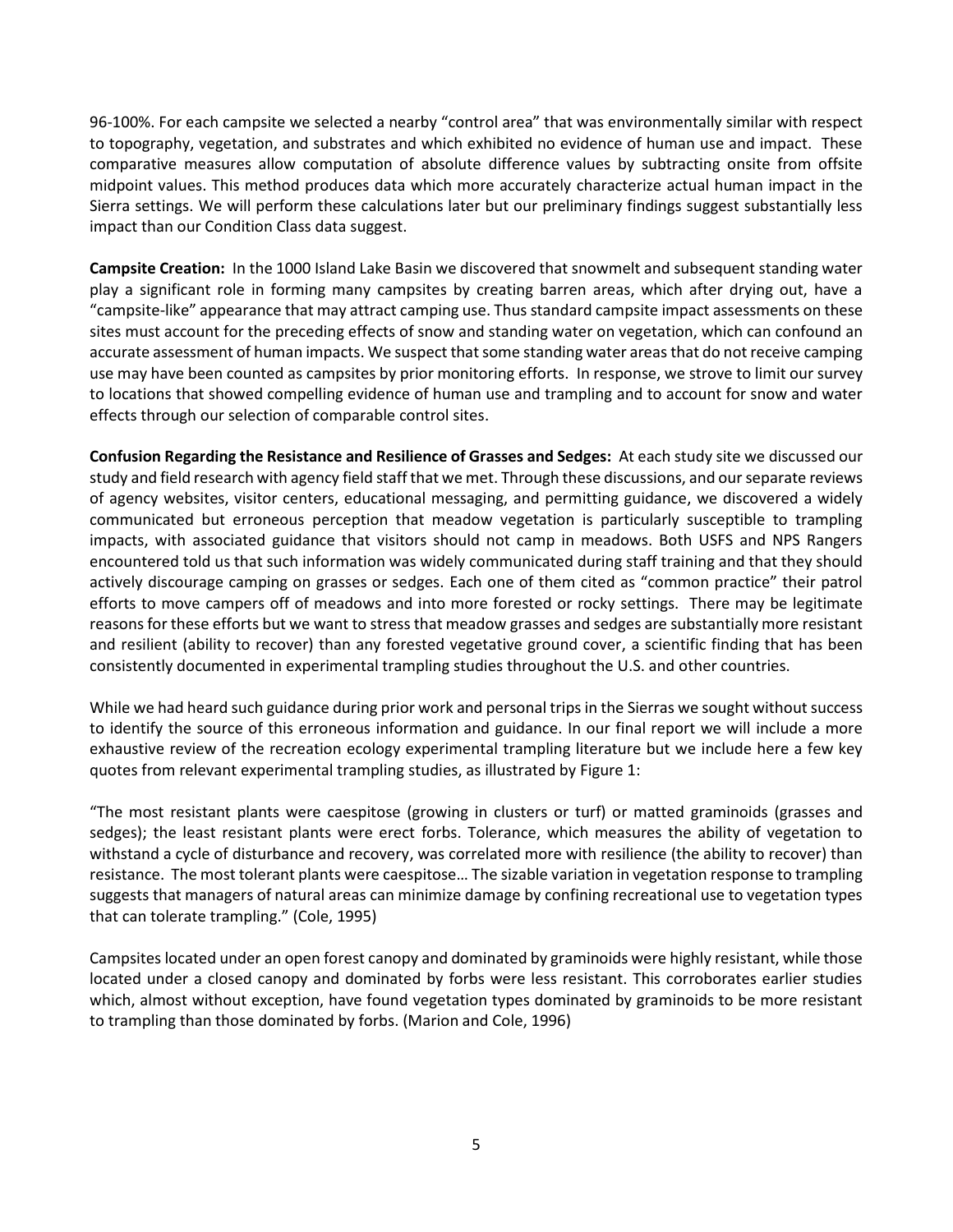# **Resistance and Resilience: Forbs**

## **Resistance and Resilience: Grasses**



**Figure 1.** Photos of quadrats and lanes subjected to 250 and 1000 trampling passes, followed by 1 month of recovery (Cole and Marion, 1996).

During our research we verified the applicability of these findings by camping on grassy sites and returning one and two days later to find no evidence of tent locations or lasting grass damage. However, as indicated in Leave No Trace guidance (Marion 2014), we agree that camping activities should preferably be concentrated on more resistant, largely "non-vegetated" substrates, such as those occurring in dry open rocky areas or in densely forested settings that have little to no ground vegetation. There may also be social reasons for moving campers off meadows and into forested or rocky areas where they are less visible. We met and had discussions with the U.S. Geological Survey meadow research group while in Yosemite NP and they concurred with our findings, also noting that while Sierra meadows do have high plant diversity that they have relatively few rare species and are generally resistant to invasion by non-native plants due to their higher elevation. Their research also shows that meadows, particularly those with wet to moist soils, are resilient, and quickly recover from traffic and grazing.

Also of interest, was our recurring observation that Sierra campsites frequently consist of several small proximate cooking and tenting spots which are visually obvious due to the removal of smaller rocks and organic debris such as pine cones and sticks. Importantly, visitors seem to be naturally attracted to and readily concentrate their camping activities on these small proximate sites which, unlike campsites in the East, seem to resist aggregating and expanding into larger completely barren areas of intensive traffic and impact.

**Use-Impact Relationships – Implications for Camping Impact Strategies:** Numerous recreation ecology studies describe the relationship between amount of use and resource impacts as asymptotic (curvilinear), with the majority of impact to vegetation and soils occurring with initial and low levels of use (Marion et al. 2016). With respect to an individual campsite, after reaching a use level of approximately 15 nights of camping use per year, the use level can double or triple with only limited and diminishing levels of additional resource impact (Figure 2).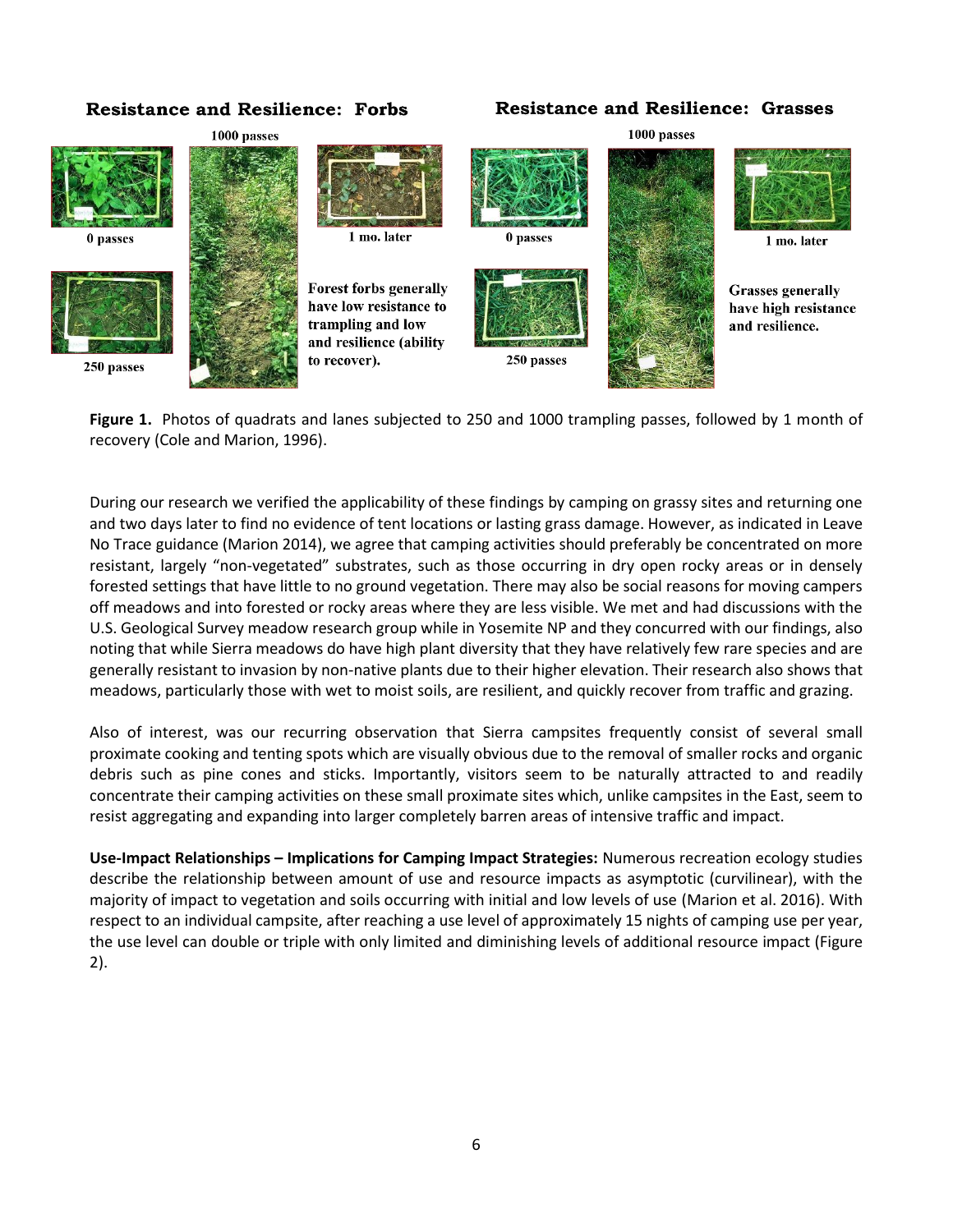

Figure 2. A generalized model of the use-impact relationship for trampling on vegetation and soil illustrating when use-reduction is and is not effective and the empirical basis for effective dispersal and containment strategies.

This use-impact relationship has significant implications for camping impact management strategies. At low levels of camping use a *dispersal strategy*, which seeks to avoid the creation of campsites by reducing traffic to levels that prevent the formation of lasting resource impacts. *Note:* We want to stress that we found alternate definitions for the word dispersal on the Inyo NF website. At moderate to high use levels, a *containment strategy*, which seeks to minimize the aggregate area of camping impact is preferred. Under this strategy camping activities should be spatially concentrated to the core areas of a limited number of resistant campsites. Visitors are encouraged or required to use the most sustainable "established" or "designated" campsites. Camping policy options under each strategy are described in the following sections and illustrated in Table 1.

### **Pristine Site Camping**

This camping option is designed to disperse camping activities to levels that prevent the creation of lasting vegetation and soil impact, *or* shift camping to highly resistant substrates (e.g., rock, snow, gravel) that do not show impact. This option is most appropriate in remote or low use areas out-of-sight from designated trails. Visitors are asked to select the most durable substrates available, camp a single night, and restore the site to its original condition so as not to attract repeat use.

#### **Designated Site Camping**

Resource protection is greatest when a designated camping with reservations policy is used, which maximizes campsite occupancy rates and minimizes campsite numbers, but also significantly restricts visitor freedom. Designated site camping without site reservations increases visitor freedom somewhat, but requires a larger number of campsites to accommodate fluxes in use patterns, with lower occupancy rates and the tradeoff of increased aggregate camping impact. Designated campsites are generally shown on maps and have camping posts or fire rings on the ground to signify and fix the location of each site.

#### **Established Site Camping**

Removing the requirement to use only designated campsites increases visitor freedom further but an established site camping policy requires larger numbers of campsites to avoid the "musical chairs" dilemma of groups not having a well-established campsite available, *unless* campsite locations can be effectively communicated to them. Under this option campsites are generally not marked on the ground by posts or fire rings, though they may be shown on maps. Our discussion with managers and visitors at each study area revealed strong preferences for this camping management option.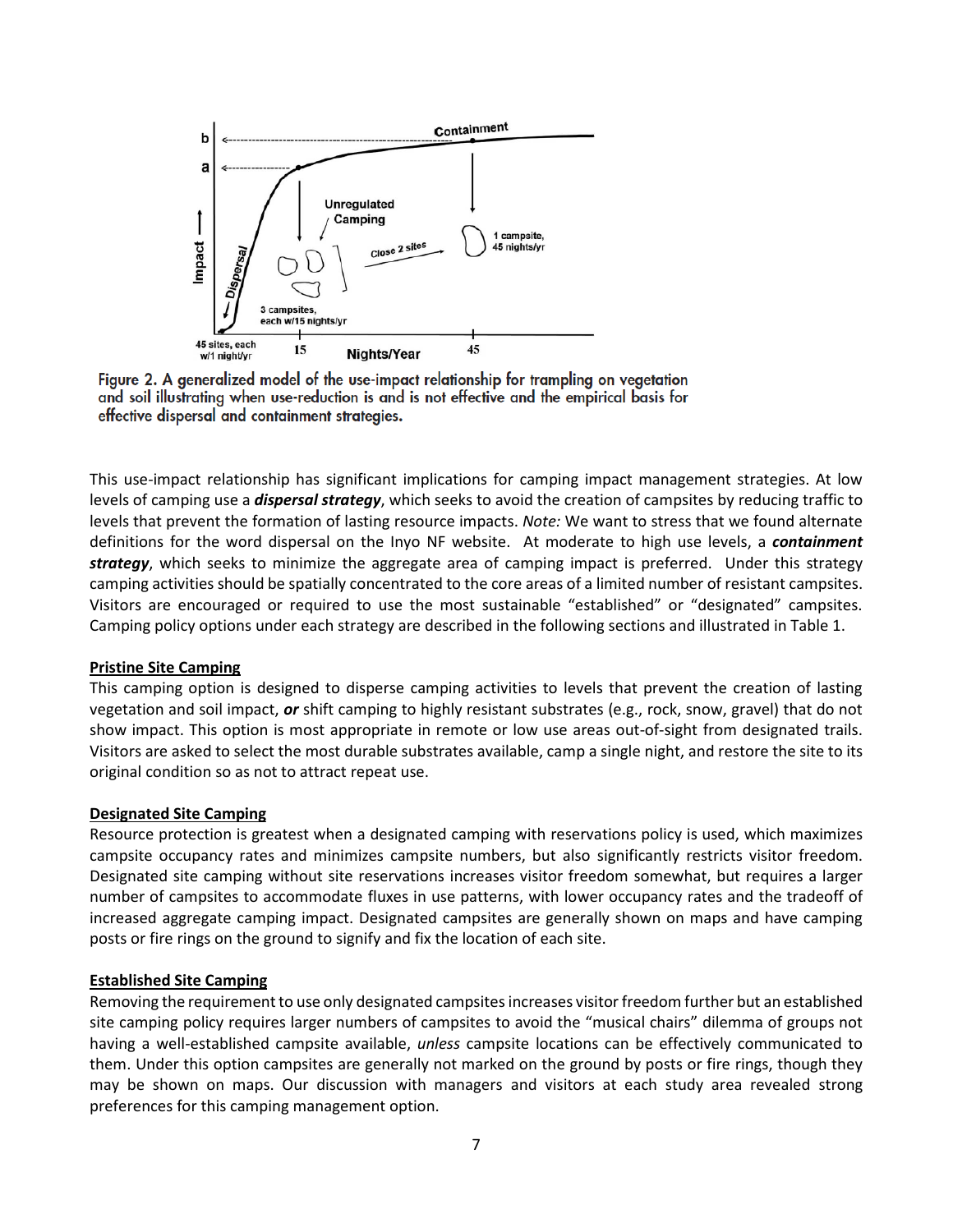### **Unregulated Camping**

Under this option visitors can generally camp wherever they want, though managers often recommend or require camping to occur more than 100-200 ft from water, and sometimes from formal trails. Visitors may also create new campsites. Studies have frequently documented significant social and resource impacts associated with this policy at and above moderate levels of camping use. First, visitors generally select less sustainable campsites in flat terrain near water and attraction features, often creating large and unnecessary numbers of campsites (site proliferation) in the most attractive areas. Second, the high density of campsites in these areas create experiential problems with visitor crowding and conflict. And third, over time these campsites tend to enlarge (site expansion) and merge into large sprawling barren areas, often with complete removal of vegetative and organic ground cover, which contribute to extensive soil exposure and erosion. Depletion of woody fuel materials and damage to and felling of trees can also be substantial problems when campfires are permitted.

| <b>Campsite Policy</b>                  | <b>Use Level</b>     | <b>Strategy Employed</b> | <b>Notes</b>                                                                           |
|-----------------------------------------|----------------------|--------------------------|----------------------------------------------------------------------------------------|
| <b>Unregulated</b>                      | Generally Low - Mod  | None                     | Ineffective with increasing use<br>level.                                              |
| <b>Established Site</b>                 | All                  | Containment              | Maximizes visitor freedom                                                              |
| <b>Designated Site</b>                  | Generally Mod - High | Containment              | Mod impact to visitor<br>freedom, must match site and<br>visitor distribution patterns |
| <b>Designated Site</b><br>w/Reservation | High                 | Containment              | High impact visitor freedom,<br>must match site and visitor<br>distribution patterns   |
| <b>Pristine Site</b>                    | Low - Mod            | Dispersal                | Challenging to effectively<br>implement, most appropriate<br>for experienced campers   |

**Table 1.** Campsite policy options for the dispersal and containment strategies.

# **Side-hill Campsites**

We will also describe in our report options for the construction of "side-hill" campsites in sloping terrain (generally terrain with a grade of >15-20%). Hundreds of side-hill campsites have been constructed with substantial success along the Appalachian Trail. We found one clearly constructed side-hill tent pad in the 1000 Island Lake Basin and another at Outpost Camp, most likely constructed by visitors.

**Suggestions for PCT Camping:** A *containment strategy* is preferable in moderate to high use areas along the PCT and the *established site camping* option seems preferable to unregulated camping, particularly in areas receiving moderate to high use. Designated site camping without reservations is another option in particularly high use locations.

The established site camping option is traditionally implemented by asking visitors to use only "well-established campsites" and avoiding lightly-used and closed/rehabilitated campsites. Field staff can then work to close and rehabilitate illegal campsites (those too close to water or the PCT), less sustainable campsites, and unnecessary sites. Such actions seek to shift use to a smaller set of legal and more sustainable campsites and reduce the aggregate area of camping impact.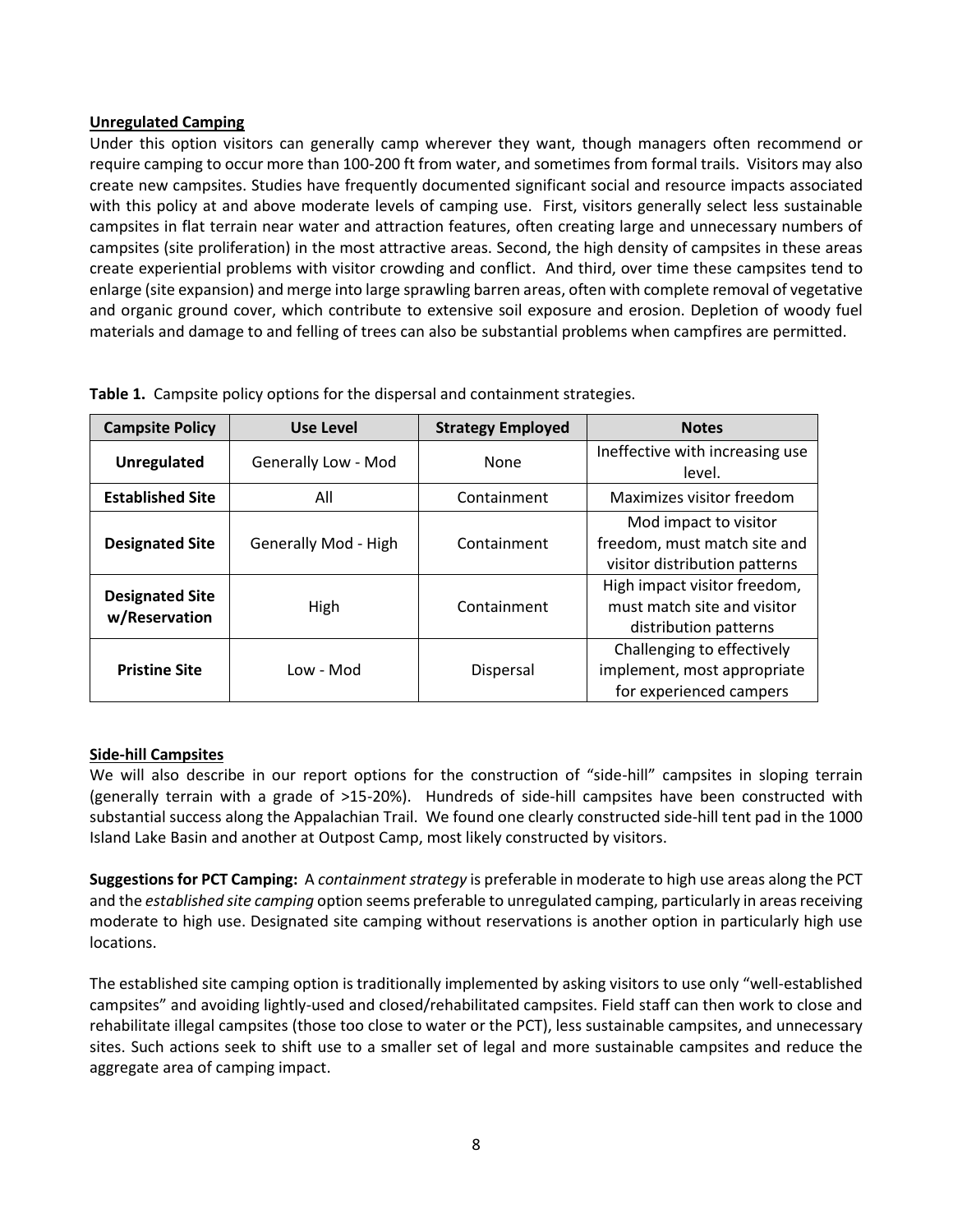During our field work we discussed and debated many additional options for encouraging the use of a subset of the most sustainable campsites, as identified by our field surveys and ongoing agency monitoring. The principal challenge is how to communicate the locations of preferred sustainable campsites; we suggest consideration of three innovative, inexpensive, and easily implemented options:

- 1) Employ existing phone apps by working with their developers to include only sustainable campsites (as determined by our surveys and approved by agency staff). For example, Appalachian Trail managers have collaborated with the Half-mile and Guthook developers to include only preferred campsites. Hikers using Guthook can use their phones with GPS satellite navigation to walk straight to each listed campsite, even without cellular coverage.
- 2) Create GeoPDF map files showing the locations of sustainable campsites and make them available for downloading and use in the Avenza PDF Maps phone app. As above, the Avenza PDF Maps would enable phone-based GPS satellite navigation to each campsite. The "Luddites" among us can also download and print the GeoPDF maps and take them into the field for use with traditional map and compass navigation. Campsite distance to trails and lakeshores and elevations can also be included to aid in determining site locations.
- 3) Create Garmin .gpx and Google Earth .kml/.kmz files of the locations of sustainable campsites and make them available for downloading from agency websites. As above, any GPS or mobile device that reads these files will enable visitors to navigate to each campsite.

Our staff can provide all of these products if requested. Agency staff would need to review and conduct their own assessments and approvals of the sustainable campsites that we identified in the field (our lists will be rankordered by various indicators). We also identified a small number of currently unused but proposed sustainable campsite locations in the study areas. Agency staff would then upload the various site location files and make them available on their websites, along with some simple guidance and associated camping regulation and low impact camping practices (*see Appendix 1 for some draft Leave No Trace guidance*). We note that these map files could also clearly communicate distance to water and trail boundaries showing visitors in real time exactly where they can legally camp, and include other relevant messages on regulations, camping guidance, and LNT practices. We are available to assist in such efforts. We believe that implementation of an entirely voluntary established site camping strategy by these three options would effectively "market" the most sustainable subset of campsites in the targeted areas, shifting use away from less sustainable campsites and allowing them to naturally recover. Recovery could be hastened by restoration work, though this is not a critical component if staffing is unavailable.

In many locations along the PCT there are an adequate number of environmental settings where experienced visitors could successfully practice *dispersed pristine site camping*, particularly in more remote and lower use areas. Three key elements required for successful implementation depend on the ability of managers to effectively communicate the following low impact camping practices:

- 1) Select a camping location that is at least 200 ft and preferably out of sight of the PCT that is unlikely to be found and reused by other groups,
- 2) select and use the most resistant substrates available (e.g., rock, snow, barren soil or organic litter, grasses), camping only one night, and
- 3) return any moved rocks and organic debris to erase traces of your stay and to avoid attracting repeat use.

Such practices could be effectively communicated to experienced outdoor visitors, particularly long-distance backpackers. For example, all backpackers granted thru-hiking or section-hiking permits could be required to take and pass an online short-course before reaching a permitting screen. The national Leave No Trace program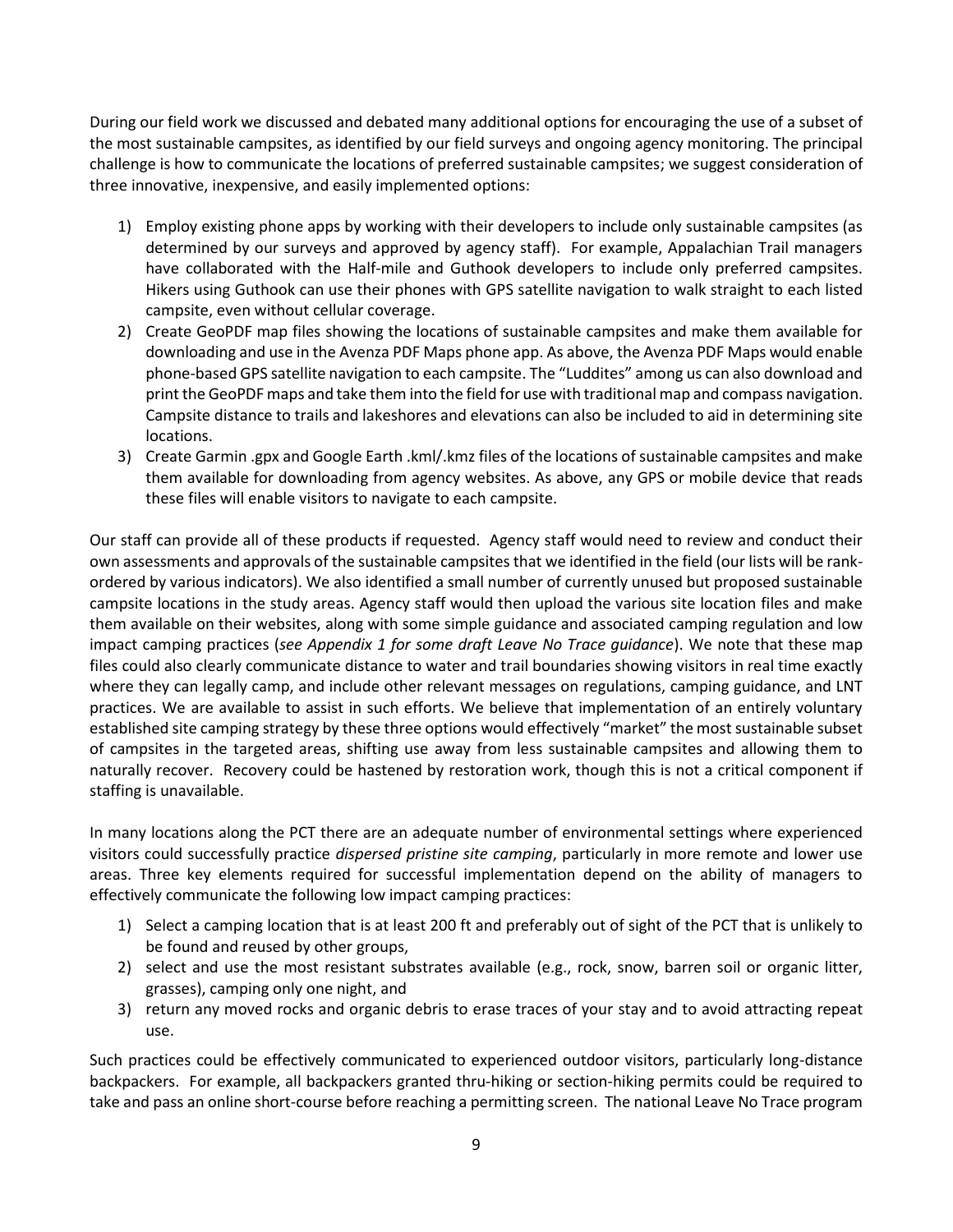has developed an Online Awareness Course that provides an example: [https://lnt.org/learn/online-awareness](https://lnt.org/learn/online-awareness-course)[course.](https://lnt.org/learn/online-awareness-course) Our group could assist in developing such a course, which would also cover appropriate containment strategy camping options and PCT-specific regulations, camping guidance, and Leave No Trace practices.

### **Phase 2: Analysis & Report Writing**

Phase two project work, covered by existing funding, will begin shortly, conducting additional analyses and writing needed to produce a technical report that more fully presents our findings, including photographs, tables, figures, and GIS maps illustrating our collected data for each study area, and presenting our management suggestions applicable to the study areas, the PCT, JMT, and other adjacent lands. We expect to complete this report by the end of May, 2018 (hopefully earlier).

### **Phase 3**

An additional \$15,000 was added as a Phase 3 component during the summer of 2017 to compile, analyze, and model visitor use and permit data provided by the administrative units of the PCT/JMT overlap and surrounding trail networks. This work is underway through collaboration and outreach to Yosemite National Park GIS staff and contacts at each of the land managing units containing the PCT/JMT overlap. Preliminary findings will be communicated at the October meeting. It is anticipated that agency partner availability will increase after the busy summer visitation season concludes, and that data sharing, interface and review will be more effective during the fall and winter of 2017-18.

Other Phase 3 options are also possible. We hope that one or more of the agencies and units along the PCT will volunteer to implement one or more of our management suggestions noted above (and/or our additional suggestions to be incorporated into our full management report) as part of a collaborative adaptive management case study. With additional funding we would then work closely with agency staff to provide before-and-after measurements to evaluate management success and refine actions as needed. Alternately, with additional funding we could redirect our field research to examine the sustainability of the PCT trail design and management, similar to our work on the Appalachian Trail. This work could focus on specific regions or areas, or provide a spatially-based sample of the entire PCT. Other research needs and questions are also welcome.

### **Citations**

- Cole, David N. 1995. Experimental trampling of vegetation. II. Predictors of resistance and resilience. *J. of Applied Ecology* 32: 215-224.
- Marion, Jeffrey. 2014. Leave No Trace in the Outdoors. Stackpole Books.
- Marion, Jeffrey L. 2016. A Review and synthesis of recreation ecology research supporting carrying capacity and visitor use management decision-making. *J. of Forestry* 114(3): 339-351.
- Marion, Jeffrey L., and David N. Cole. 1996. Spatial and temporal variation in soil and vegetation impacts on campsites: Delaware Water Gap National Recreation Area. *Ecological Applications* 6(2): 520-530.
- Marion, Jeffrey L., Yu-Fai Leung, Holly Eagleston, & Kaitlin Burroughs. 2016. A review and synthesis of recreation ecology research findings on visitor impacts to wilderness and protected natural areas. *J. of Forestry* 114(3): 352-362.